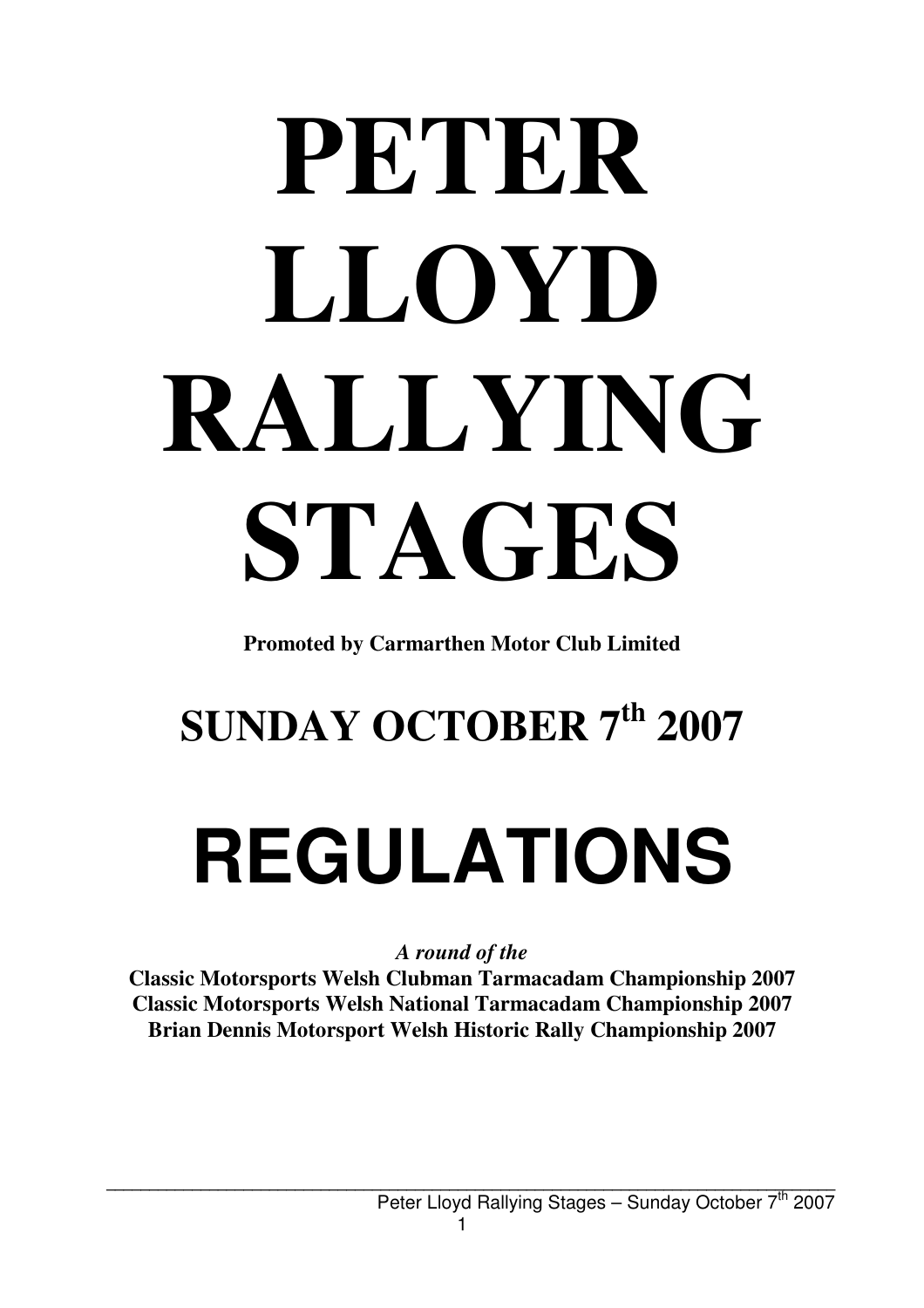#### **PETER LLOYD RALLYING STAGES 2007**

#### **SUPPLEMENTARY REGULATIONS**

#### **1. ANNOUNCEMENT**

Carmarthen Motor Club Ltd will organise a National B permit Stage Rally on Sunday 7<sup>th</sup> October 2007.

#### **2. JURISDICTION**

The meeting will be held under the General Regulations of The Royal Automobile Club Motor Sports Association Ltd (MSA) (incorporating the provisions of the International Sporting Code of the FIA), these Supplementary Regulations and any written instructions that the organising club may issue.

#### **3. AUTHORISATION**

MSA Permit Number t.b.a.

#### **4. ELIGIBILITY**

The event is open to:

- (a) All fully elected members of the organising club.
- (b) All fully elected members of clubs within the W.A.M.C.
- (c) All fully elected members of clubs within the A.S.W.M.C.
- (d) Contenders of the championship listed under SR5.

Competition Licences (National B status or higher), club membership cards and Championship Registration card(s) (if applicable) will be inspected at signing-on.

#### **5. CHAMPIONSHIPS**

The event is a qualifying round of the following championships:

- (a) Classic Motorsports Welsh Clubman Tarmacadam Championship 2007 (19/2007)
- (b) Classic Motorsports Welsh National Tarmacadam Championship 2007 (1/2007)
- (c) Brian Dennis Motorsport Welsh Historic Rally Championship (4/2007)

#### **6. SCRUTINEERING AND SIGNING-ON**

Scrutineering and signing-on will take place at The Welsh Motorsports Centre at Pembrey on Sunday  $7<sup>th</sup>$  October 2007 between 07.00 and 09.00. Any competitor not signed on one hour before his start time may be excluded. First car starts at 09.30.

Competing cars do not require road fund licences. MOT Certificates (if applicable) and Registration Documents must be available for inspection at scrutineering.

#### **7. ROUTE**

Cars will start at 30 second intervals.

The event will comprise at least 50 miles in approximately 6 special stages on private property in the form of concrete and tarmac surface roads at the Welsh Motorsport Centre at Pembrey. Each stage may contain up to 100 metres of unsurfaced roads. These stages will be timed to an accuracy of less than 1 minute in accordance with K30.2.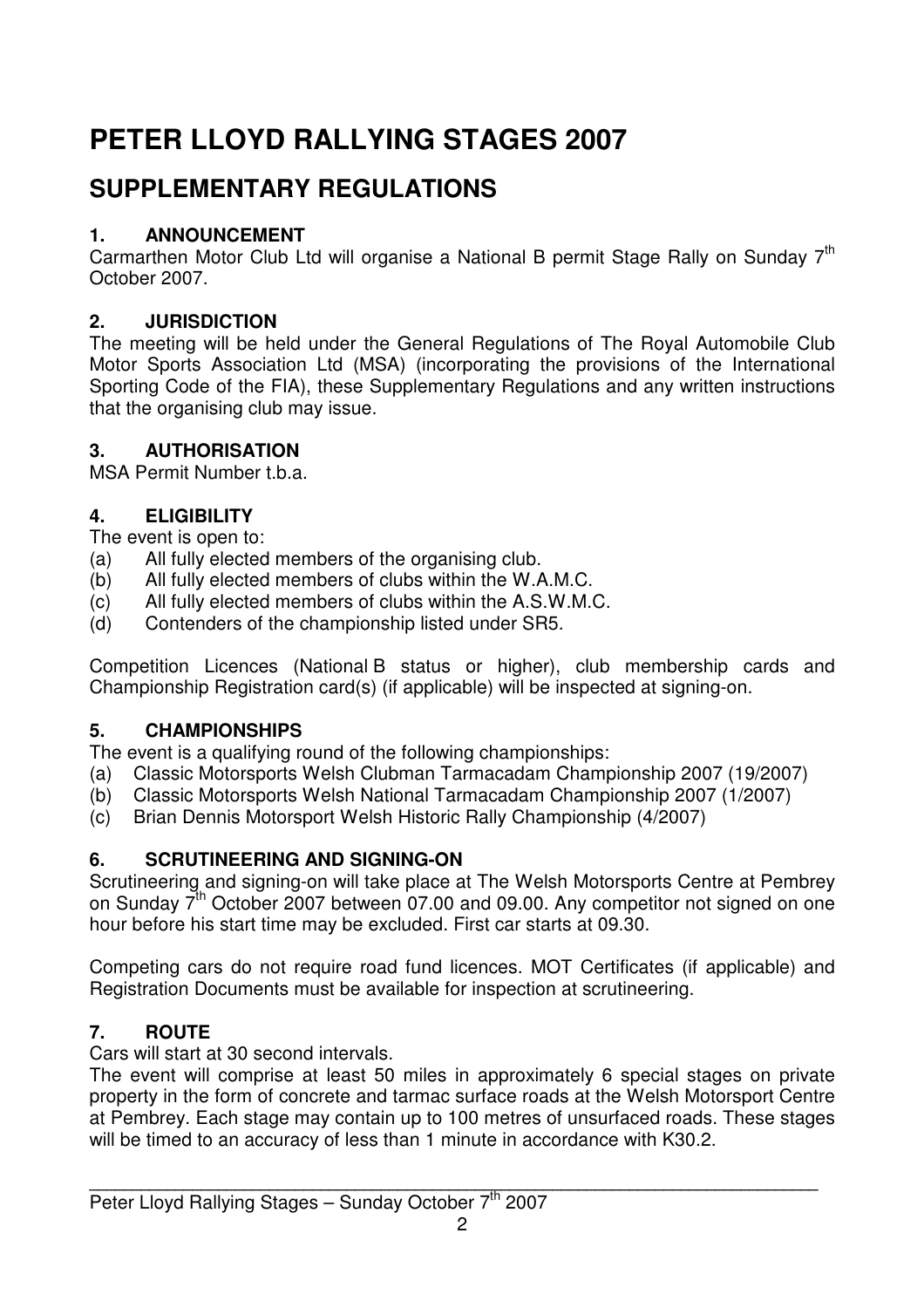The event will start and finish at the Welsh Motorsport Centre at Pembrey (159/396 033).

#### **8. CLASSES**

The event will consist of 7 classes as follows:

- Class 1 Cars up to 1400 cc.
- Class 2 Cars 1401 to 1600 cc.
- Class 3 Cars 1601 to 2000 cc with normally aspirated 4 cylinder 8 valve engines and 2 wheel drive.
- Class 4 Cars 1601 to 2000 cc not complying with class 3.
- Class 5 Cars 2001 cc and over.
- Class 6 Road rally cars as defined in the rules of the 2007 Welsh Clubman Tarmacadam Championship.
- Class 7 Historic rally cars complying with K37.10 to K37.12

All forced induction engined cars, will be subject to an equivalency factor of 1.7 times the cubic capacity of the engine in determining the capacity class of the car concerned.

#### **9. TROPHY RALLY**

A trophy class will run over stages 5 and 6, and will be open to any competitor who retires on stages 1 to 4, subject to the car being re-scrutineered and permission being granted by the Clerk of the Course. There will be no awards given in this class as it is intended purely to give those who retire early in the event to have an opportunity to give their car a run.

#### **10. AWARDS**

Awards will be presented as follows: 1st overall Awards for driver and co-driver 1st in each class **Awards** for driver and co-driver 2nd in each class **Awards for driver and co-driver** 2nd in each class Awards for driver and co-driver 3rd in each class Awards for driver and co-driver Best all ladies or mixed crew Awards for driver and co-driver No crew may win more than one of the above awards.

#### **11. ENTRIES**

The entry list opens on publication of these regulations and closes on Friday  $28<sup>th</sup>$ September 2007. The entry fee is £190. All entries must be made on the official entry form and accompanied by the appropriate fee. Entry places may not be reserved by telephone.

The Entries Secretary of the Meeting to whom all entries must be sent is Ryland James, Cartref, Bethlehem Road, Pwll Trap, St Clears, Carmarthenshire, SA33 4AN (Tel & Fax: 01994 230966 or E-mail Rylandims@aol.com). Please restrict any telephone calls to between 1800 and 2100.

The maximum entry for the meeting is 75 plus 10 reserves. The minimum is 40. The minimum for each class is 3. Should any of the above minimum figures not be reached, the organisers have the right to either cancel the meeting or amalgamate classes as necessary.

Entries will be selected on receipt.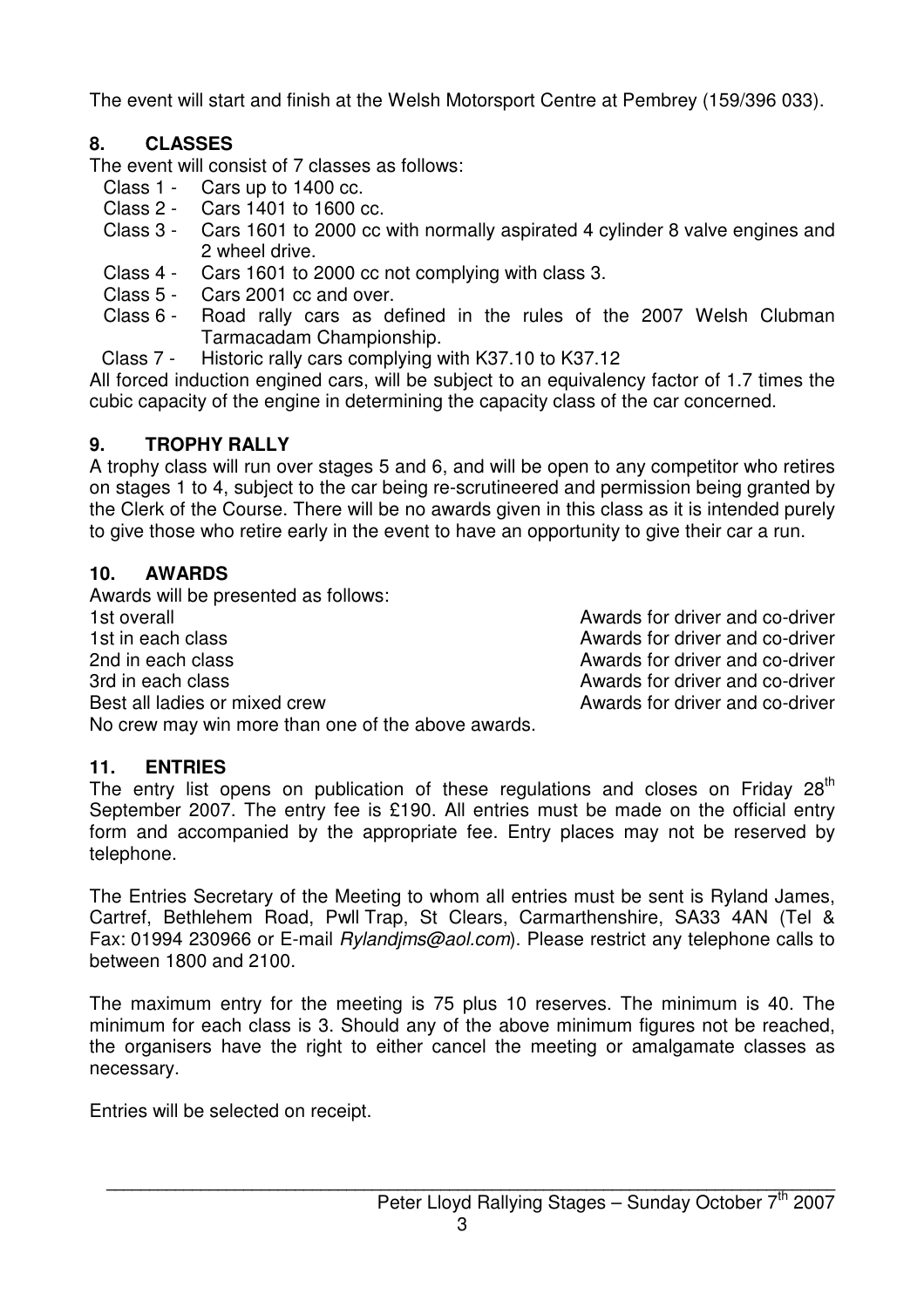Entries cancelled in writing before the closing date for entries will be entitled to a full refund less £20. Entries cancelled after the closing date will not be refunded unless the vacant place is filled by a reserve. The above procedure will also apply to reserves who will be notified as soon as possible of vacant places.

Final instructions and entry list will be posted to the crew member indicated on the entry form in the week prior to the event and will carry the same force as these regulations.

#### **12. OFFICIALS**

MSA Steward: T.B.A. Club Stewards: Ian Howells and Mike Kennett Clerks of the Course: Mike Griffiths Tel: 01554 754421(H) and Chris Long Tel: 01792 425416(H) Secretary of the Meeting: John Butler-Jenkins, 3 Porth-y-Plas, Llanstephan Road, Carmarthen, SA31 3PW. Tel:01267 232601(H) Entries Secretary: Ryland James Tel: 01994 230966 (H) Chief Marshal: Clive Morris MSA Scrutineers: Keith Morgan MSA Timekeeper: Gethin Rees Chief Medical Officer: Dr A. Stevenson Judges of Fact: To be displayed on official notice board Vehicle eligibility: Keith Morgan Environmental scrutineer: Andrew Blackburn Radio Co-ordinator & Safety Officer: Colin King Results Service: Amserwyr Modur Cymru

#### **13. RESULTS**

Provisional results will be published at the Welsh Motorsport Centre, Pembrey in accordance with B13.1(b) and any protest or appeal must be lodged in accordance with O5 and O6.

#### **14. DOCUMENTATION**

Entrants will be supplied with a Route diagrams and time cards at signing on. These documents will provide all the necessary information to enable competitors to comply with K32.

Competitors may be required to make up lateness at rest halts (K30.6)

#### **15. SERVICING**

Servicing is defined as work being carried out on the car by any person other than the competing crew, or the use of any parts or tools not carried in the competing car. There will be one service area where work may be carried out by the Service Crew of the competing car.

Crews may work unassisted on their own cars as described in K34.1.3.

#### **16. IDENTIFICATION**

Competitors will be identified by 9" high black numbers on a white background on both sides of the vehicle (not supplied). Competitors will be responsible for maintaining these identifications in a legible condition during the event and their removal after the event or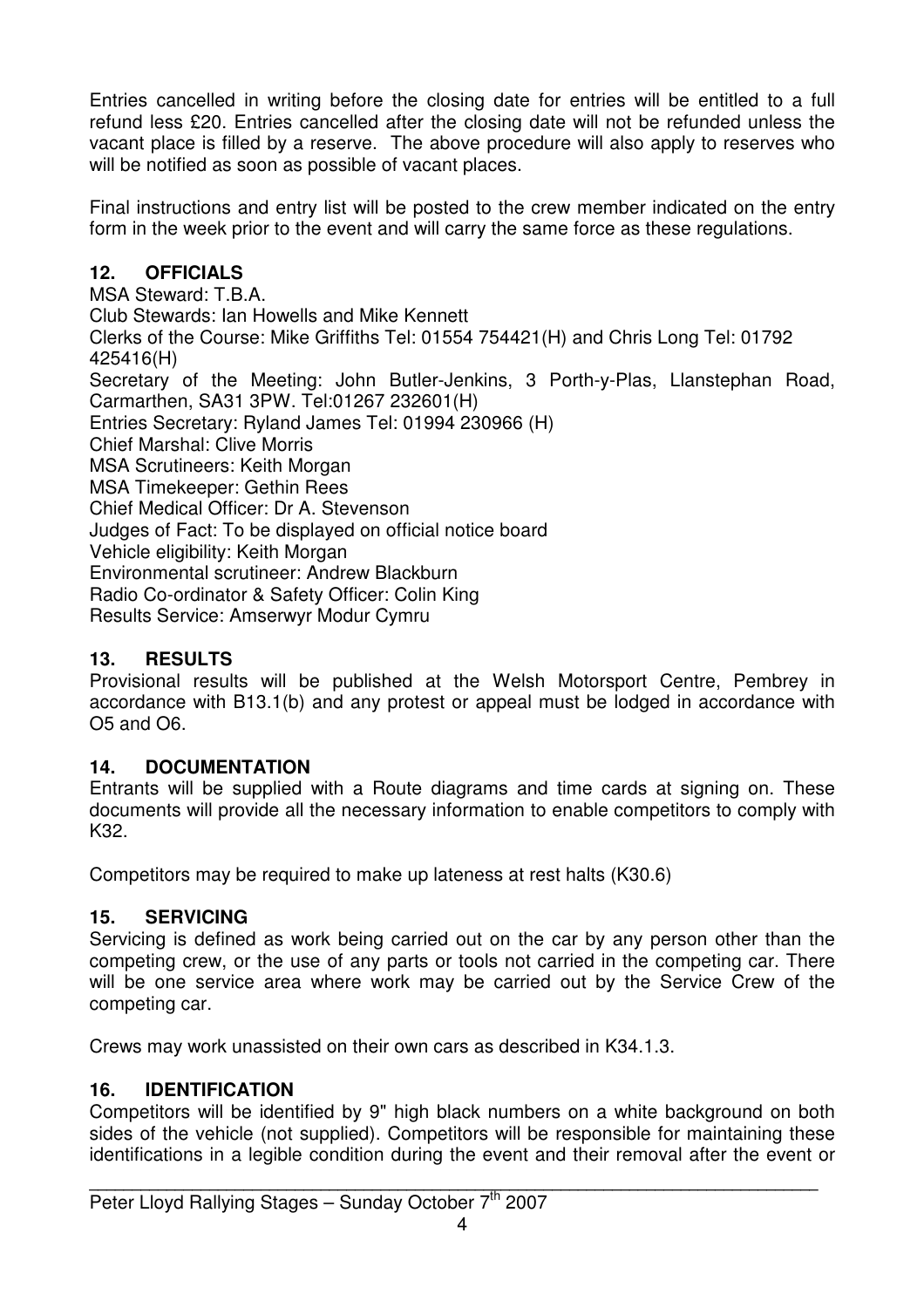upon retirement. Competitors will also identified by high visibility numbers supplied by the organisers **to be fixed on both rear side windows**.

#### **17. CONTROLS AND TIMING**

The event will be run using Target Timing (K30).

The rally will be divided into Road Sections and Special Stages.

All controls other than Passage Controls (PCs) and Route Checks will be Time Controls (TCs). Each road section will be allotted a Target Time based on approximately 28 mph average or less and a competitor can calculate his Due Time of arrival at any TC by adding his Target Time to his actual time of departure from the preceding TC. On any Road Section following a Special Stage three or four minutes extra will be allowed over the set average speed to account for any delays at the Special Stage Finish.

All Special Stages will have a Bogey Time set at 75 mph and a Target Time set at approximately 30 mph. Competitors will receive penalties as follows:-

- (i) Under Bogey Bogey Time
- (ii) Over Bogey under Target Actual Time Taken
- (iii) Over Target Target Time(No extra time penalties)

However, excess lateness taken over Target on Road Sections and Special Stages is cumulative and once lost cannot be regained.

When accumulated lateness between any two adjacent Main Controls exceeds the permitted maximum of 5 minutes a competitor will be excluded.

Should any recorded time not be legible or not appear authentic the organisers may use any means at their disposal to establish a time.

The following titles shall describe the various types of Time Controls: (See K28 for description of signs).

- (a) Main Controls (MC Signs 1 and 2)
- (i) Main controls will be situated at the Start and Finish of the Rally, immediately before and after any Rest Halt/Service Area, or at any other specified point.
- (ii) At an MC after a rest halt Competitors will restart at 30 second intervals in order of their arrival at the MC immediately preceding that halt.
- (iii) Each competitor will be given a due starting time from any MC and the difference between this time and his actual starting time will be counted towards exclusion for overall lateness. Also a time penalty will be applied.
- (iv) Competitors not excluded by reason of having accumulated more than the maximum allowed lateness will restart (subject to 16(a)(iii) above) from any MC with zero lateness, i.e. lateness is only accumulated between two adjacent MC's.
- (b) Special Stage Arrival Controls (SSA Signs 1 and 2) On arrival at SSA a competitor will receive an arrival time only when he is ready to start the stage (helmets on etc.). A competitor who is early may wait for his Due Time subject to K29.3. A provisional start time for the stage will be allocated in accordance with K30.4(k). He must then proceed immediately to the Start Line.
- (c) Special Stage Start Control (SSS Sign 3) At the SSS a Competitor will be given a start time for the Stage in hours, minutes and seconds and will normally coincide with the provisional time allocated at the arrival control. Once a competitor has clocked in at an SSA the competitor must be ready to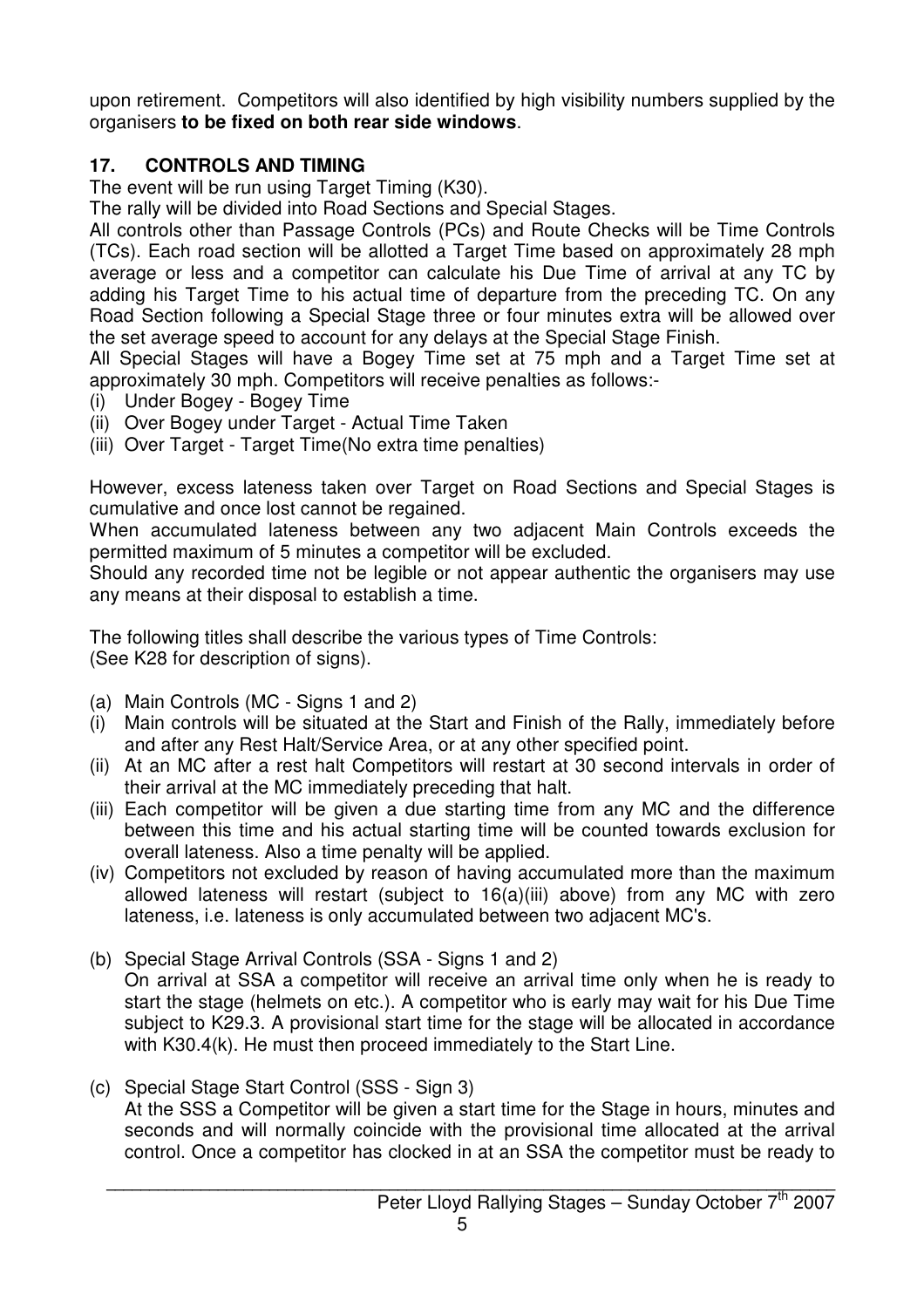start the stage except as laid down in K30.4(k). Notwithstanding regulation K25.12, the starting procedure for special stages shall be replaced by traffic lights in accordance with the following procedures and sequence. The The 30 second warning will not be given. With 15 seconds to go the Red light comes on. With 10 seconds to go the Red light stays on and the five Amber lights come on. With 5 seconds to go the Red light goes out. From 5 seconds to zero the Amber lights count down the last 5 seconds. At zero seconds the Green light comes on to signal go. The green light remains on for 5 seconds

 As each section is timed separately the time taken from SSA to SSS is Dead Time and delays are automatically allowed for. The control area between Sign 1 at the SSA and Sign 3 at the SSS will be parc ferme

(d) Special Stage Finish Control (SSF - Signs 4, 5 and 7)

 At the SSF a competitor will receive his finish time in hours, minutes and seconds. This time in hours and minutes will be his start time for the following Road Section. Any competitor who fails to stop at the STOP Line must not, under pain of exclusion, reverse to the stop line, but must return on foot.

(e) Passage Control (PC)

 At certain points indicated in the Road Book the organisers may establish PCs in order to collect Time Cards from competitors or for other purposes. There will be no official times recorded at these controls, but a competitor failing to provide the necessary documents at any PC will be deemed not to have visited that control.

It is a competitor's responsibility to ensure that his times are correctly recorded and handed in when and where instructed. Once a time has been accepted by a Competitor NO FURTHER CLAIMS WILL BE ENTERTAINED. Any adjustment caused by a Timekeeper's error MUST be made at the Control in question.

Caution boards may be used to give advanced warning of hazards and will be sited in accordance with K28.9.

#### **18. PENALTIES**

Competitors will start with zero marks. Classification for the order of merit will be by reference to total marks lost, the winner being the competitor with the least total penalty.

Penalties will be as K31 except:

1) Not complying with a requirement of the Road Book or these SR's for which no other penalty is specified - 5 minutes

The following offences will carry a penalty of Exclusion from results:

- 2) Not reporting at or not providing proof of visiting a control or check
- 3) Servicing contrary to SR14
- 4) Contravention of K9, 35.4, 25.1, 25.3, 25.3.1, 25.3.2, 25.8, 25.9.1, 25.9.2.
- 5) Accumulated lateness (in excess of target time) between any two adjacent Main Controls of more than 5 minutes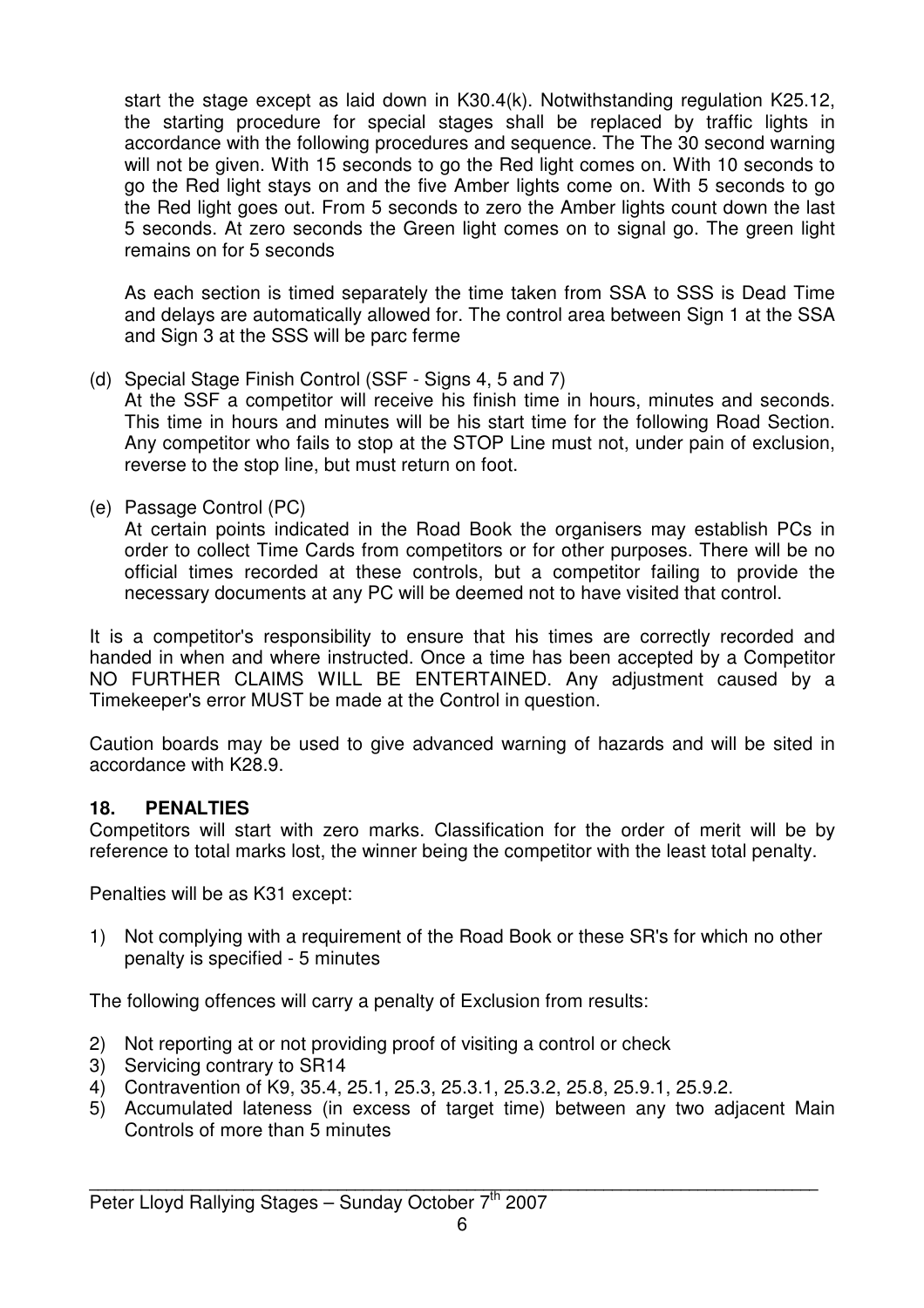To be classified as a finisher a car with its crew must complete the course without incurring the penalty of exclusion and hand in a completed damage declaration form with the final time card.

#### **19 G.R. MODIFICATION**

K9.1.3 - Either crew member may drive during the competition subject to both crew members holding licences to permit that person to drive. Co-drivers intending to drive on special stages shall advise the entry secretary at Signing-on.

K35.1 - See SR 17.

K30.4 (e) - Reduced to 5 minutes.

K29.1 - Controls will close 5 minutes after due time of arrival of last car

#### **20. TYRES**

All tyres used in Special Stage rallies shall comply with R2.

#### **21. DAMAGE DECLARATION**

Competitors will be required to complete and sign a report declaring that they have not been involved in any incident resulting in damage to private property or injury to persons or animals or alternatively giving details of any such incident where damage or injury has occurred. Any information given will not incur a penalty but failure to hand in a duly completed form will be penalised by exclusion (K35.4).

Competitors who do not report at the finish are required to forward the report to the Secretary within 72 hours of the event, unless they have been involved in an incident in which case details must be given to the organisers the same day. Competitors who fail to reply will be penalised by a fine of £100.00 (K35.4.1).

#### **22. JUDGES OF FACT AND DRIVING STANDARDS OBSERVERS**

Judges of Fact and Driving Standards Observers may be appointed by the organisers and will be on duty to observe and report upon any competitor considered to be in contravention of the regulations for the event in accordance with C11, C13, K24.2.11 and 12. Details of Judges of Fact will be displayed at signing-on.

#### **23. DRIVING ON THE RACE CIRCUIT WITH DEFLATED TYRES ETC**

Under the conditions our contract of hire for the venue with B.A.R.C. Pembrey Ltd no competitor with a deflated tyre or mechanical problems likely to cause damage to the race circuit is to enter any part of the circuit forming part of a Special Stage. Any competitor who breaches this condition may be reported to the Stewards of the Meeting who may impose a penalty of exclusion from the event.

#### **24. RED FLAG PROCEDURE**

The Red Flag procedure as K24.2.7(b) will apply on all stages. All competition will cease on appearance of red flags and competitors should stop at the side of the road or track. They must not proceed until advised to do so by an official of the event.

#### **25. PROCEDURE ON ENCOUNTERING A MAJOR ACCIDENT**

Competitors are reminded of regulation K25: "Competitors must carry an A4 size white board with a red SOS on one side and OK on the other. In the case of an accident where urgent medical attention is required, where possible the red 'SOS' sign should be immediately displayed to the following cars and to any helicopter attempting to assist. **Any crew which has the red 'SOS' sign displayed to them or sees a car which has**